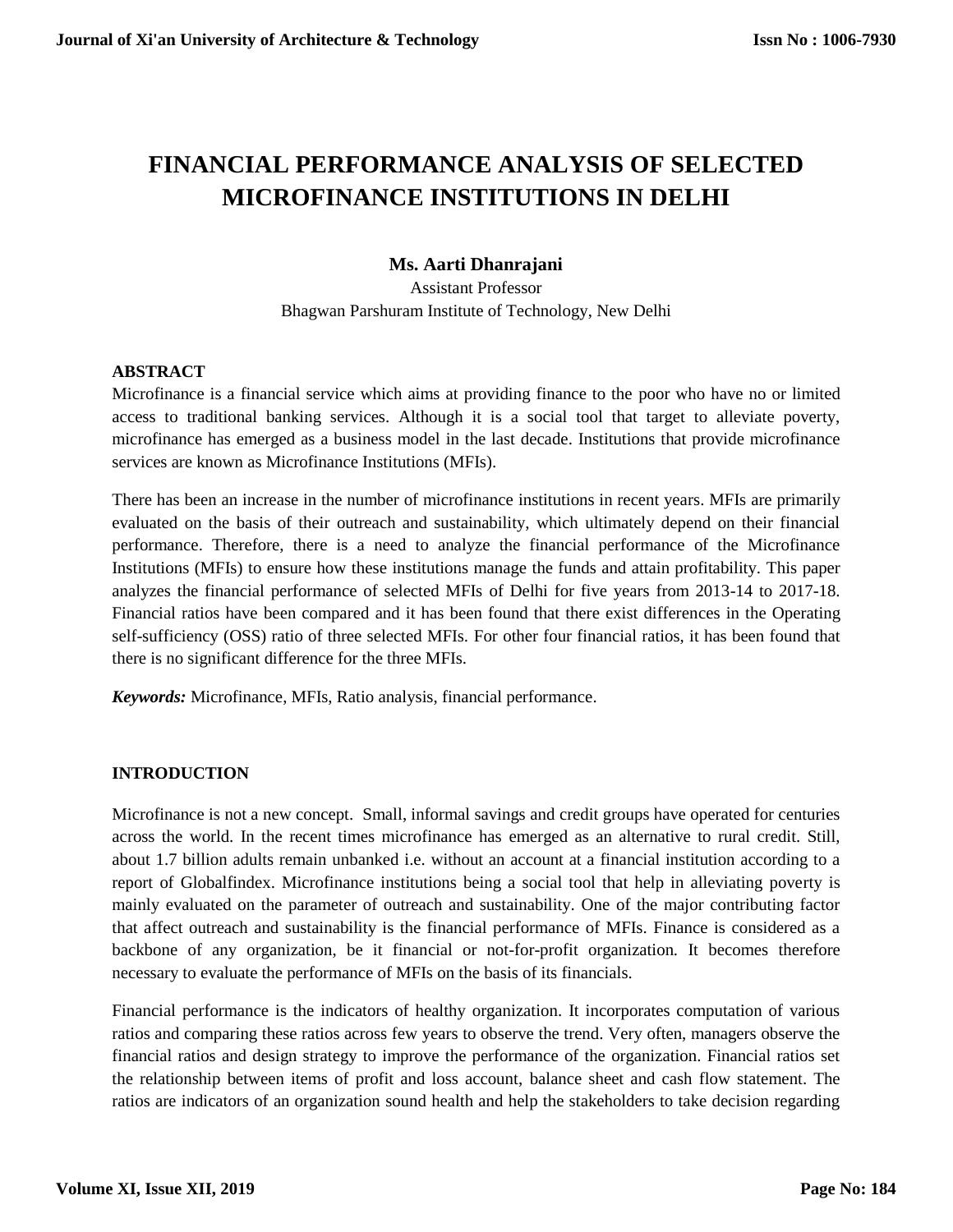investment in the organization. In recent times, there has been an increase in the number of IPOs of Microfinance Institutions. Therefore, it becomes necessary for shareholders and prospective investors to study the financial performance of the MFIs and take the decision of investing in MFIs.

MFIs receive support and services not only from donor agencies, but also from investors, lenders, management consulting firms, and many specialized businesses. This collectively constitutes global microfinance industry. As with any global industry, microfinance needs accepted standards by which MFIs can be measured. Common standards provide the language that enables MFIs to communicate with other participants in the industry. Efforts have been done to develop the framework to evaluate the financial performance of MFIs due to their distinguishing characteristics. The SEEP network has developed such a framework for measuring financial performance of the MFIs. This formally is known as "SEEP 18 Indicators" that group the measuring ratios in four parameters namely – Profitability and Sustainability, Asset- Liability Management, Portfolio Quality and Efficiency and Productivity.

## **OBJECTIVE OF THE STUDY:**

The current paper is an attempt to measure and compare the financial performance of selected Microfinance Institutions of Delhi for the period 2013 to 2018. Specifically, the objective is:

- a. To measure the financial performance of selected MFIs for the period 2013-2018.
- b. To know whether there is any significant difference in the financial performance of selected MFIs during the period 2013-2018.

## **RESEARCH METHODOLOGY:**

The paper is descriptive and analytical in nature. It attempts to highlight the importance of measuring various ratios used to evaluate the financial performance of selected MFIs. Also, the computed ratios have been analyzed and compared across a period of 5 years to observe if there is any difference in the financial performance of selected MFIs.

The data used in the paper is Secondary Data. The data has been collected from Microfinance Information Exchange (MIX) and the respective MFIs annual reports for the period 2013-14 to 2017-18. Three MFIs have been selected for study, primarily belonging to Delhi – Fusion, BFIL and Satin. These have been selected on the basis of their reporting to mixmarket.org according to September 2018 report.

The various financial ratios have been computed on the basis of guidelines provided by CGAP (Consultative Group to Assist the Poor). The CGAP has provided a tool named as "FRAME" – Framework for Reporting, Analysis, Monitoring and Evaluation.

The computed ratios has been summarized using graphs and compared to identify the trend. Further, following hypothesis are tested-

**Hypothesis 1:** There is no significant difference in the Operating self sufficiency ratio of Fusion, BFIL and Satin Microfinance Institutions.

**Hypothesis 2:** There is no significant difference in the return on assets ratio of Fusion, BFIL and Satin Microfinance Institutions.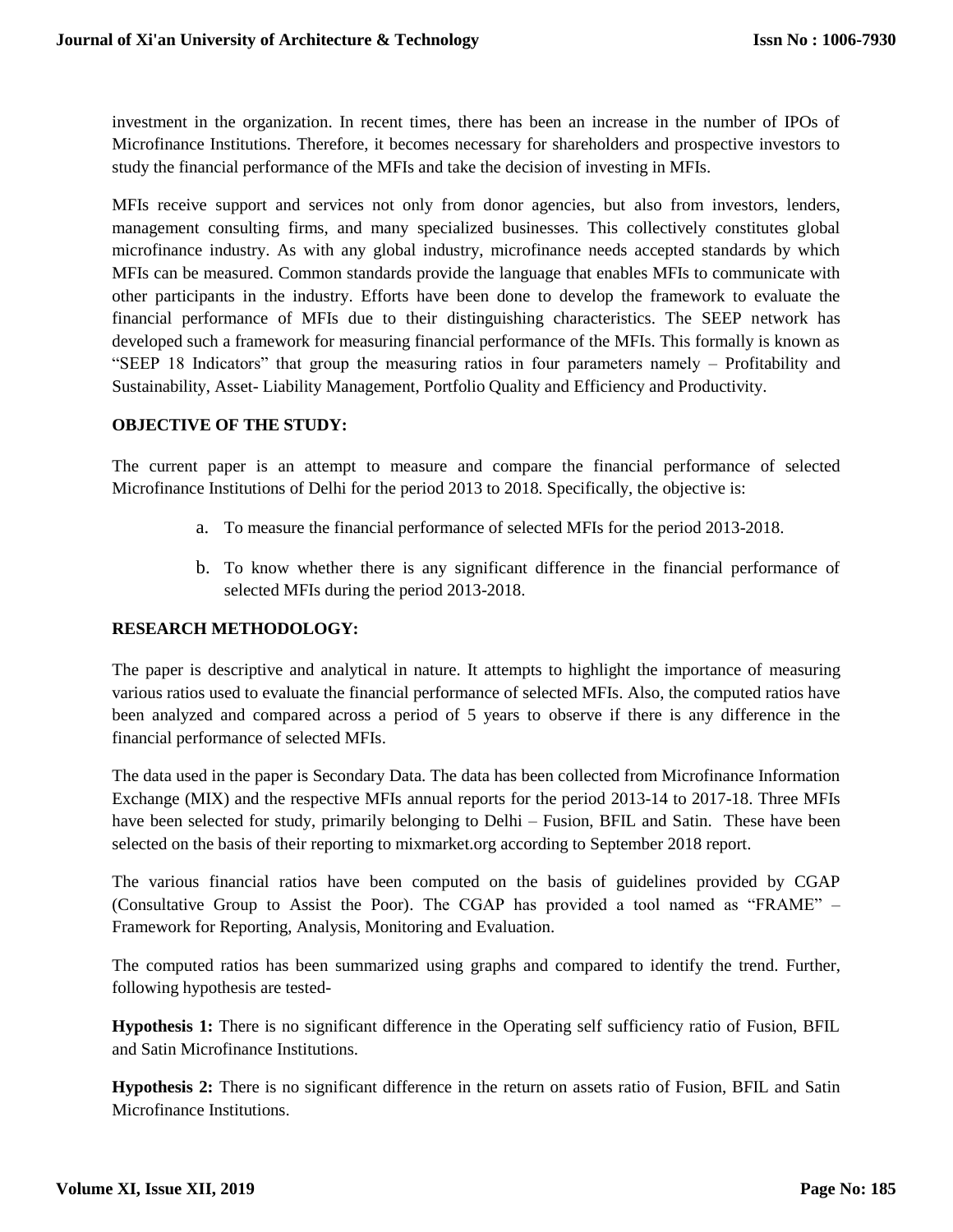**Hypothesis 3:** There is no significant difference in the return on equity ratio of Fusion, BFIL and Satin Microfinance Institutions.

**Hypothesis 4:** There is no significant difference in the yield on portfolio ratio of Fusion, BFIL and Satin Microfinance Institutions.

**Hypothesis 5:** There is no significant difference in the portfolio to assets ratio of Fusion, BFIL and Satin Microfinance Institutions.

The collected data is analyzed using one way ANOVA statistic using Excel to compare the financial performance based on five parameters of operating self sufficiency ratio, return on assets, return on equity, yield on portfolio and portfolio to assets ratio.

## **LITERATURE REVIEW:**

There is vast literature on analyzing the performance of MFIs. However, the main focus of these studies is on non-financial parameters because of the reason that microfinance is primarily a social tool. But with the development of Microfinance institutions into profit making organization has started a shift towards importance of financial parameters.

**Mia & Chandran (2016):** The study measured the productivity performance of the microfinance sector. Malmquist total factor productivity approach was used with a particular focus on measuring productivity performance of MFIs.

**Dey (2015):** This study focused on challenges and suggestive measure for the growth of microfinance. Gashayie & singh (2015): The study reviewed the factors that affect financial sustainability of MFIs.

**Quayes (2015):** The study analyzed the trade-off between outreach and performance of MFIs.

## **DATA ANALYSIS:**

Growth of any organization can be measured by the position of its accounting statements. Financial performance of MFIs is depicted in their income sheet, balance sheet and cash flow statement. The financial analysis of the selected MFIs in this paper has been computed using the SEEP framework of 18 ratios. However, out of the 18 ratios, focus is completely on pure financial ratios. Following five ratios have been analysed-

**1. Operating Self-Sufficiency Ratio (OSS)**: It is the degree to which internally generated operational revenue covers all operating expenses from the MFIs core business of providing financial services. It excludes any non-operating revenues and donations and includes all financial expenses and provision for loan losses. Operational Self-Sufficiency (OSS) is the most basic measurement of sustainability, indicating whether revenues from operations are sufficient to cover all operating expenses.

This ratio measures the degree to which the institution is able to function independent of grant support. By focusing on cost coverage, OSS reflects the MFI's ability to continue its operations if it receives no further subsidies.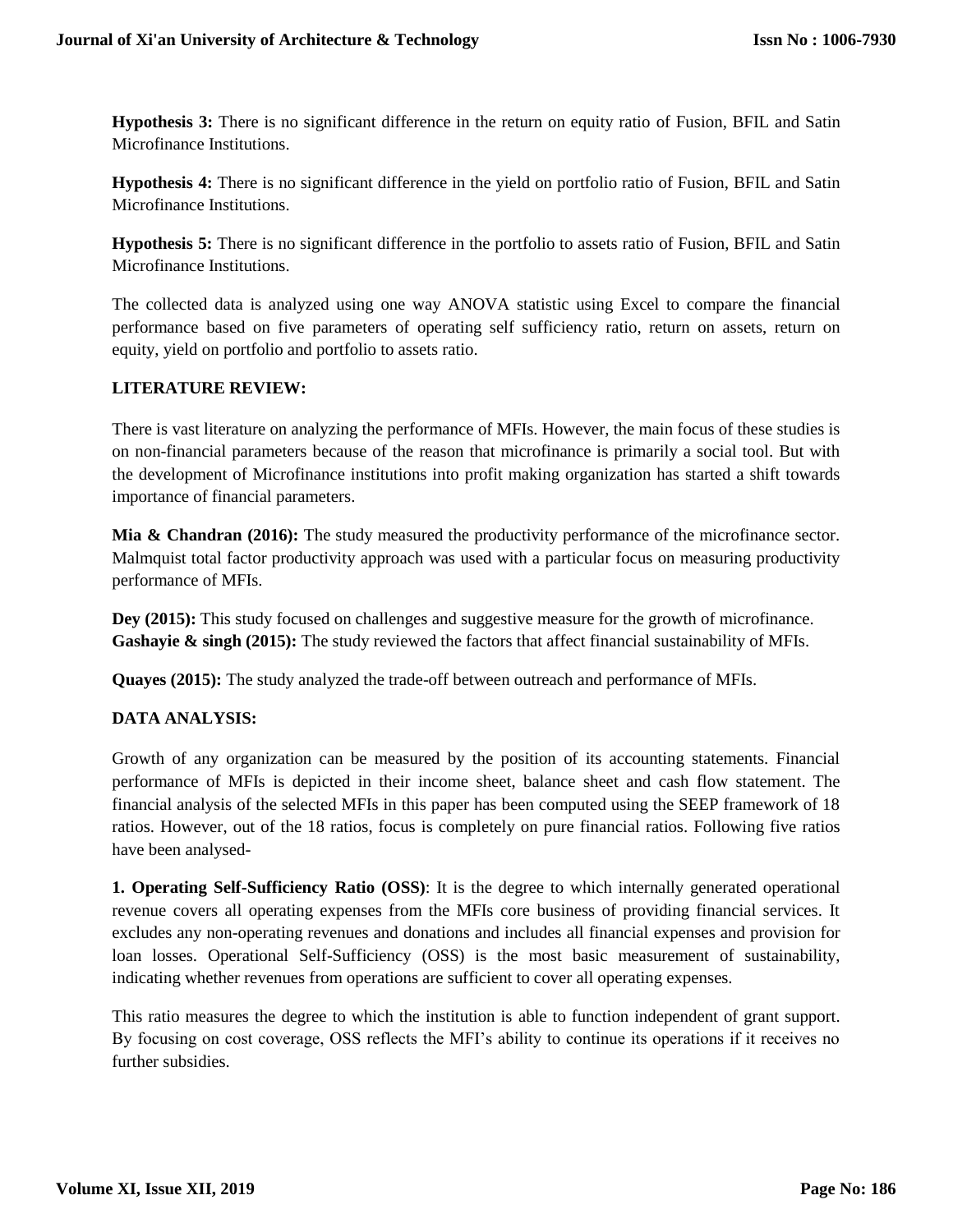The breakeven point of an MFI's operations is 100 percent. Young MFIs may take several years to break even, and when they do, they should never return to an OSS of less than 100 percent. OSS does not tend to fluctuate as much as other ratios and the positive trend can be achieved through growth and increased efficiency. As a result, OSS is the one profitability measurement that is worth monitoring on a monthly basis. Managers should consider the drivers behind OSS—is it due to larger loan sizes, high yields, low financial expenses, or efficient operations? Although not considered as rigorous an indicator as ROE, OSS is a simple and useful measurement for MFI managers, particularly for young MFIs that want to monitor their path to sustainability.

Operating Self-Sufficiency Ratio = Financial revenue

Financial Expenses + Provision for Loan Losses + Operating Expenses

|  |  | <b>Equation 1: Operating Self- Sufficiency Ratio</b> |  |  |
|--|--|------------------------------------------------------|--|--|
|  |  |                                                      |  |  |

## **Table 1: Operating Self-Sufficiency Ratio**

| Year        | <b>Fusion</b> | BFIL     | <b>Satin</b> |
|-------------|---------------|----------|--------------|
|             |               |          |              |
| 2013-14     | 2.263278      | 2.422689 | 1.699946     |
|             |               |          |              |
| 2014-15     | 1.830012      | 2.594407 | 1.754188     |
|             |               |          |              |
| $2015 - 16$ | 2.030479      | 2.412708 | 1.897699     |
|             |               |          |              |
| 2016-17     | 1.396652      | 2.495055 | 1.740197     |
|             |               |          |              |
| 2017-18     | 1.101347      | 2.698749 | 2.126775     |
|             |               |          |              |





## **Table 2: One-Way ANOVA**

Anova: Single Factor

#### SUMMARY

| Groups   | Count | Sum | Average                      | Variance |
|----------|-------|-----|------------------------------|----------|
| Column 1 |       |     | 5 8.621769 1.724354 0.22271  |          |
| Column 2 |       |     | 5 12.62361 2.524721 0.014745 |          |
| Column 3 |       |     | 5 9.218805 1.843761 0.03061  |          |

#### ANOVA

| Source of Variation   | SS       | df  | ΜS                  | P-value | F crit   |
|-----------------------|----------|-----|---------------------|---------|----------|
| <b>Between Groups</b> | 1.864256 |     | 2 0.932128 10.43175 | 0.00237 | 3.885294 |
| Within Groups         | 1.072259 | 12. | 0.089355            |         |          |
| Total                 | 2.936515 | 14  |                     |         |          |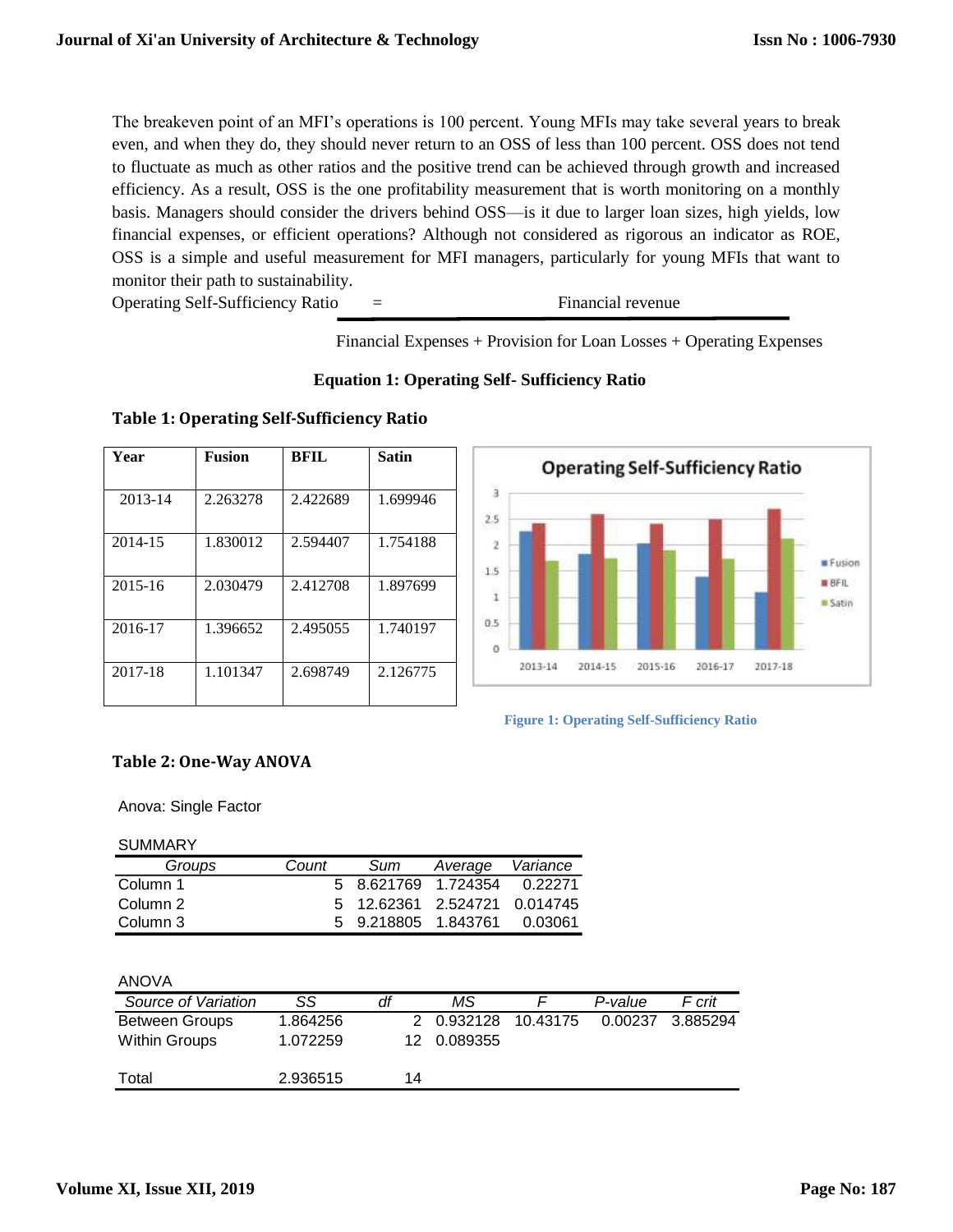The result shows that p-value is less than 0.05, therefore null hypothesis is rejected. It is concluded that there is significant difference in the operating self-sufficiency ratio of the three MFIs. The Operating Self-Sufficiency ratio of Fusion is declining over the period of 5 years, while it is improving for BFIL and Satin.

**2. Return on Assets:** It measures how well the MFI uses its assets to generate returns. This ratio is net of taxes and excludes non-operating items and donations. It indicates how well an MFI is managing its assets to optimize its profitability. The ratio includes not only the return on the portfolio, but also all other revenue generated from investments and other operating activities. If an institution's ROA is fairly constant, this ratio can be used to forecast earnings in future periods. Unlike ROE, this ratio measures profitability regardless of the institution's underlying funding structure; it does not discriminate against MFIs that are funded primarily through equity. Therefore, ROA is a good measurement to compare commercial and noncommercial MFIs.

ROA should be positive. MFIs have achieved unusually high ROA in recent years. A positive correlation exists between this ratio and Portfolio to Assets; the ratio is higher for institutions that maintain a large percentage of the assets in the Gross Loan Portfolio.

Return on Assets  $=$  Net Operating Income  $-$  Taxes

Average Assets







```
Table 1: Return on Assets Figure 2: Return on Assets
```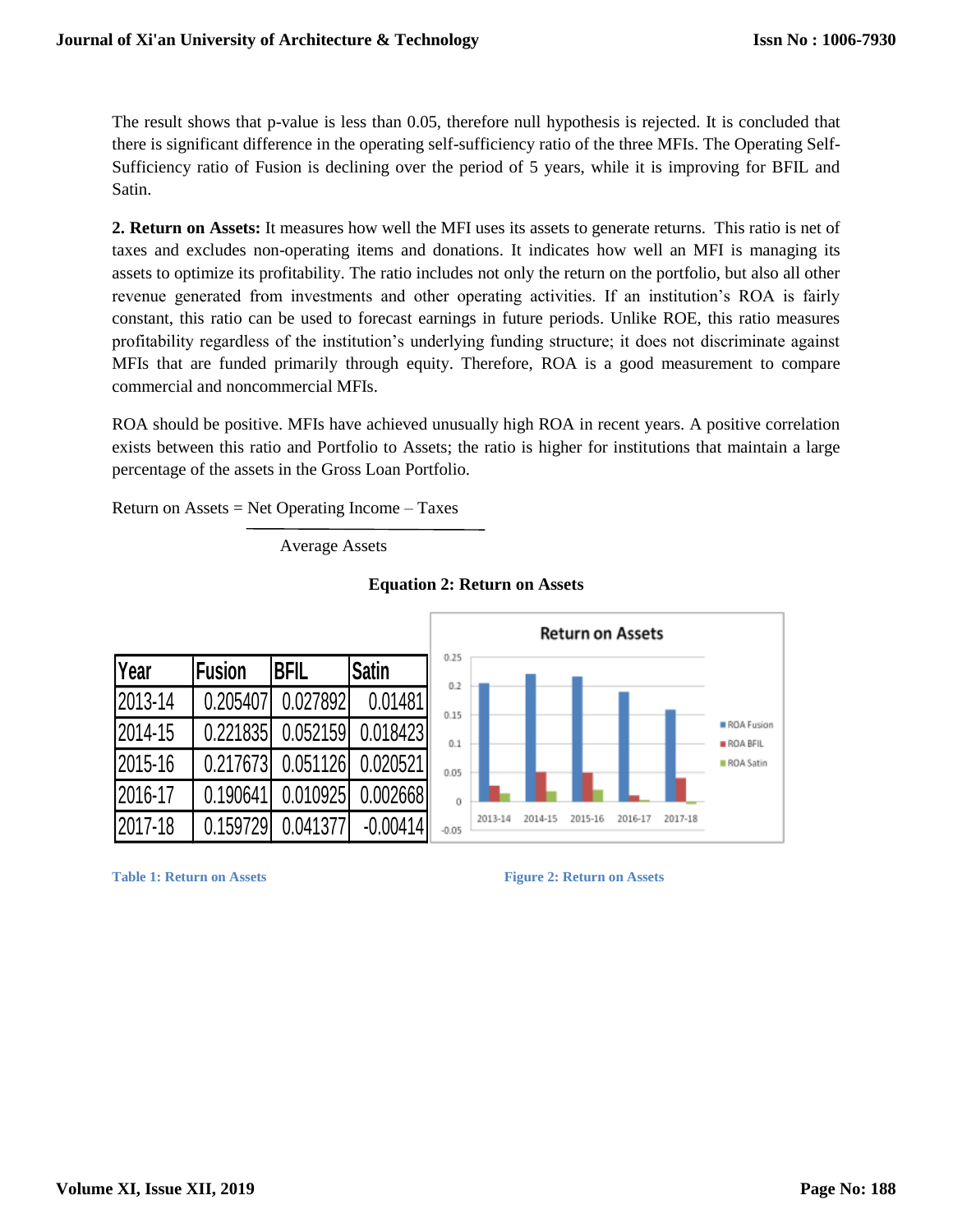## **Table 4: One-Way ANOVA**

Anova: Single Factor

**SUMMARY** 

| Groups      | Count | Sum | Average Variance             |  |
|-------------|-------|-----|------------------------------|--|
| Fusion      |       |     | 5 0.995285 0.199057 0.000631 |  |
| <b>BFIL</b> |       |     | 5 0.183479 0.036696 0.000303 |  |
| Satin       |       |     | 5 0.052285 0.010457 0.000114 |  |

ANOVA

| Source of Variation   | SS       | dt | ΜS          |          | P-value           | F crit |
|-----------------------|----------|----|-------------|----------|-------------------|--------|
| <b>Between Groups</b> | 0.104366 |    | 2 0.052183  | 149.4004 | 3.31E-09 3.885294 |        |
| Within Groups         | 0.004191 |    | 12 0.000349 |          |                   |        |
| Total                 | 0.108557 | 14 |             |          |                   |        |

Return on Assets ratio for all three MFIs is decreasing, although Fusion has better ROA as compared to BFIL and Satin. The p-value is higher than 0.05 indicating that null hypothesis is accepted and there is no significant difference in the mean ROA of three MFIs for the five years.

**3. Return on Equity:** In a for-profit MFI, Return on Equity (ROE) is the most important profitability indicator; it measures an MFI's ability to reward its shareholders' investment, build its equity base through retained earnings, and raise additional equity investment. For a non-profit MFI, ROE indicates its ability to build equity through retained earnings, and increased equity enables the MFI to leverage more financing to grow its portfolio. By excluding donations and non-operating revenues, this ratio demonstrates an institution's ability to generate income from its core financial service activity.

MFIs that are financed solely through equity donations will find this ratio less meaningful because donors rarely base their future investment decisions on ROE. ROE is, however, a good indicator of how well the MFI has used retained earnings and donor money to become sustainable.

Return on Equity = Net Operating Income – Taxes

Average Equity

## **Equation 3: Return on Equity**

|  |  | <b>Table 5: Return on Equity</b> |  |  |  |
|--|--|----------------------------------|--|--|--|
|--|--|----------------------------------|--|--|--|

| Year    | <b>Fusion</b> | <b>BFIL</b> | <b>Satin</b> |
|---------|---------------|-------------|--------------|
| 2013-14 | 1.023704      | 0.645496    | 0.53637      |
| 2014-15 | 1.406189      | 1.600512    | 0.960704     |
| 2015-16 | 1.662878      | 2.38941     | 1.734436     |
| 2016-17 | 1.181596      | 0.72362     | 0.230201     |
| 2017-18 | 1.059988      | 3.274975    | $-0.39943$   |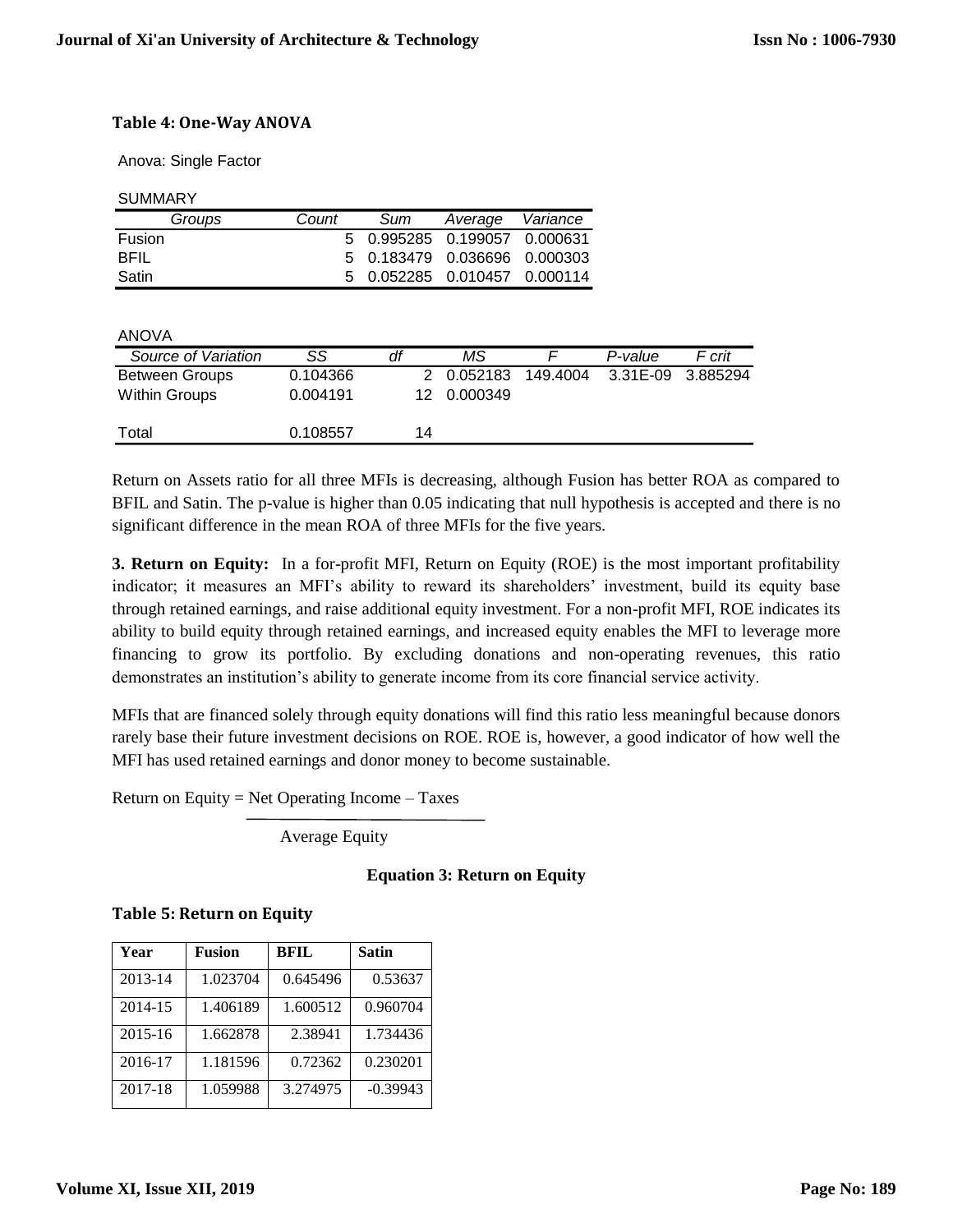

#### **Figure 3: Return on Equity**

#### **Table 6: One-Way ANOVA**

Anova: Single Factor

#### SUMMARY

| Groups | Count | Sum                          | Average Variance |
|--------|-------|------------------------------|------------------|
| Fusion |       | 5 6.334356 1.266871 0.071358 |                  |
| BFIL.  |       | 5 8.634014 1.726803 1.256859 |                  |
| Satin  |       | 5 3.062283 0.612457 0.638983 |                  |

## ANOVA

| Source of             |          |    |            |          |          |          |
|-----------------------|----------|----|------------|----------|----------|----------|
| Variation             | SS       | Df | МS         | F        | P-value  | F crit   |
| <b>Between Groups</b> | 3.135938 |    | 2 1.567969 | 2.391168 | 0.133651 | 3.885294 |
| Within Groups         | 7.868802 | 12 | 0.655734   |          |          |          |
| Total                 | 11.00474 | 14 |            |          |          |          |

The p-value for testing difference in the mean ROE is more than 0.05, therefore null hypothesis is accepted and prove that there is no significant difference in the mean ROE of three MFIs.

**4. Yield on Portfolio:** Yield on Gross Portfolio, also called *portfolio yield*, measures how much the MFI actually received in cash interest payments and Fees and Commissions from its clients during the period; this ratio is the initial indicator of an MFI's ability to generate cash for operations from the Gross Loan Portfolio. Cash receipts from the Gross Loan Portfolio are vital for an MFI's survival.

Yield on Portfolio = Cash Received from Interest, fees and commissions on loan portfolio

Average Gross Loan Portfolio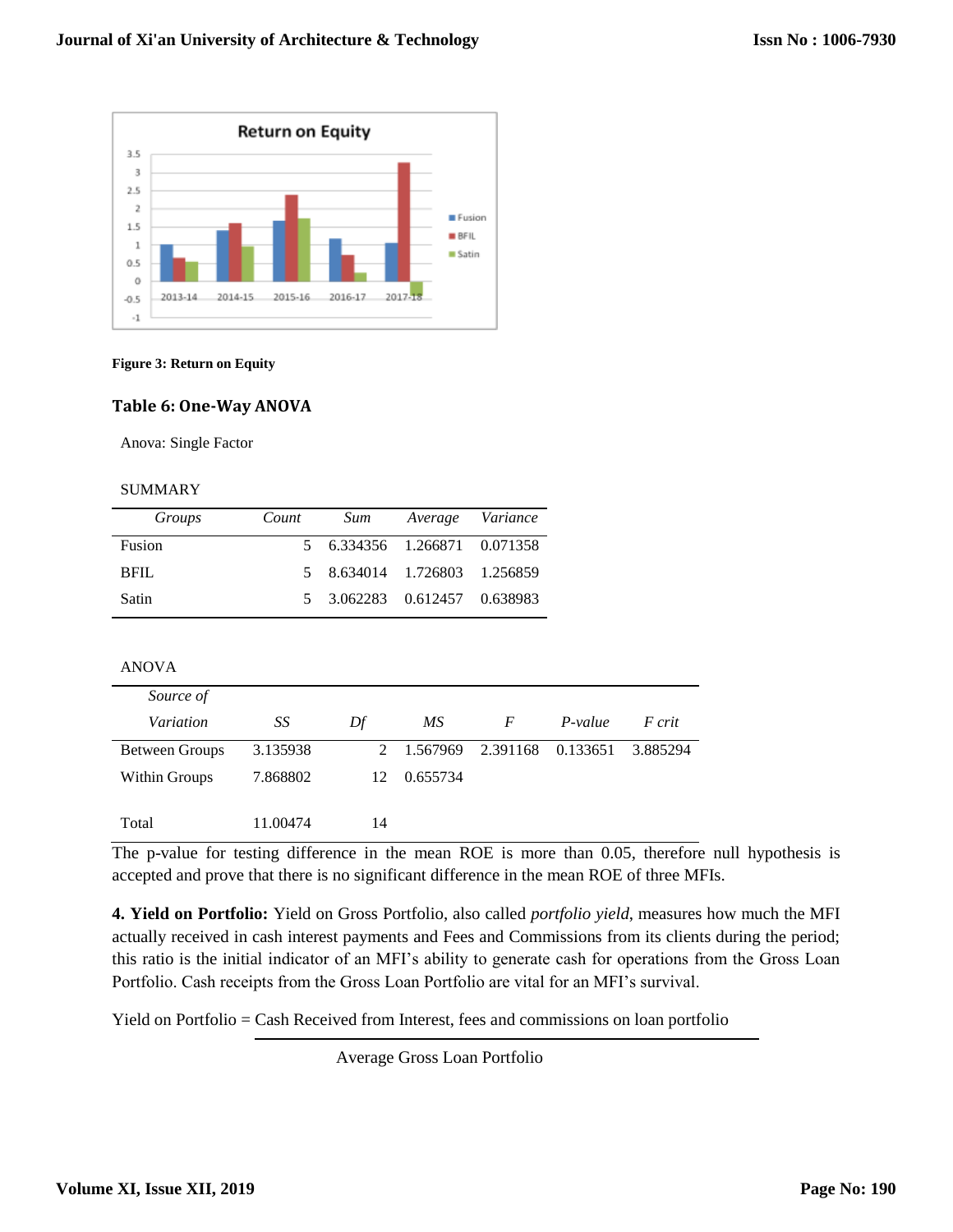## **Equation 4: Yield on Portfolio**

## **Table 7: Yield on Portfolio**

| Year        | <b>Fusion</b> | <b>BFIL</b> | <b>Satin</b> |
|-------------|---------------|-------------|--------------|
| 2013-14     | 0.291889      | 0.265834    | 0.270317     |
| 2014-15     | 0.279221      | 0.263501    | 0.238339     |
| $2015 - 16$ | 0.257672      | 0.259841    | 0.230894     |
| 2016-17     | 0.267914      | 0.22254     | 0.209052     |
| 2017-18     | 0.227652      | 0.206337    | 0.187914     |



**Figure 4: Yield on Portfolio**

## **Table 8: One-Way ANOVA**

Anova: Single Factor

| <b>SUMMARY</b> |       |          |                              |                  |
|----------------|-------|----------|------------------------------|------------------|
| Groups         | Count | Sum      | Average                      | Variance         |
| Fusion         | 5.    | 1.324348 |                              | 0.26487 0.000596 |
| <b>BFIL</b>    | 5     |          | 1.218055  0.243611  0.000747 |                  |
| Satin          | 5     |          | 1.136515  0.227303  0.000967 |                  |
|                |       |          |                              |                  |
|                |       |          |                              |                  |
| ANOVA          |       |          |                              |                  |

| rce of Varia        | SS       | df | ΜS      | P-value                               | F crit |
|---------------------|----------|----|---------|---------------------------------------|--------|
| Between G 0.003549  |          |    |         | 2 0.001774 2.304776 0.142213 3.885294 |        |
| Within Gro 0.009238 |          | 12 | 0.00077 |                                       |        |
| Total               | 0.012786 | 14 |         |                                       |        |

P-value of 0.142 proves that null hypothesis is accepted and indicates that there is no significant difference in the average yield on portfolio of three MFIs.

**5. Portfolio to Assets**: An MFI's primary business is making loans and providing other financial services to micro entrepreneurs. This ratio shows how well an MFI allocates its assets to its primary business and, in most cases, its most profitable activity—making loans.

Portfolio to Assets = Gross Loan Portfolio

Assets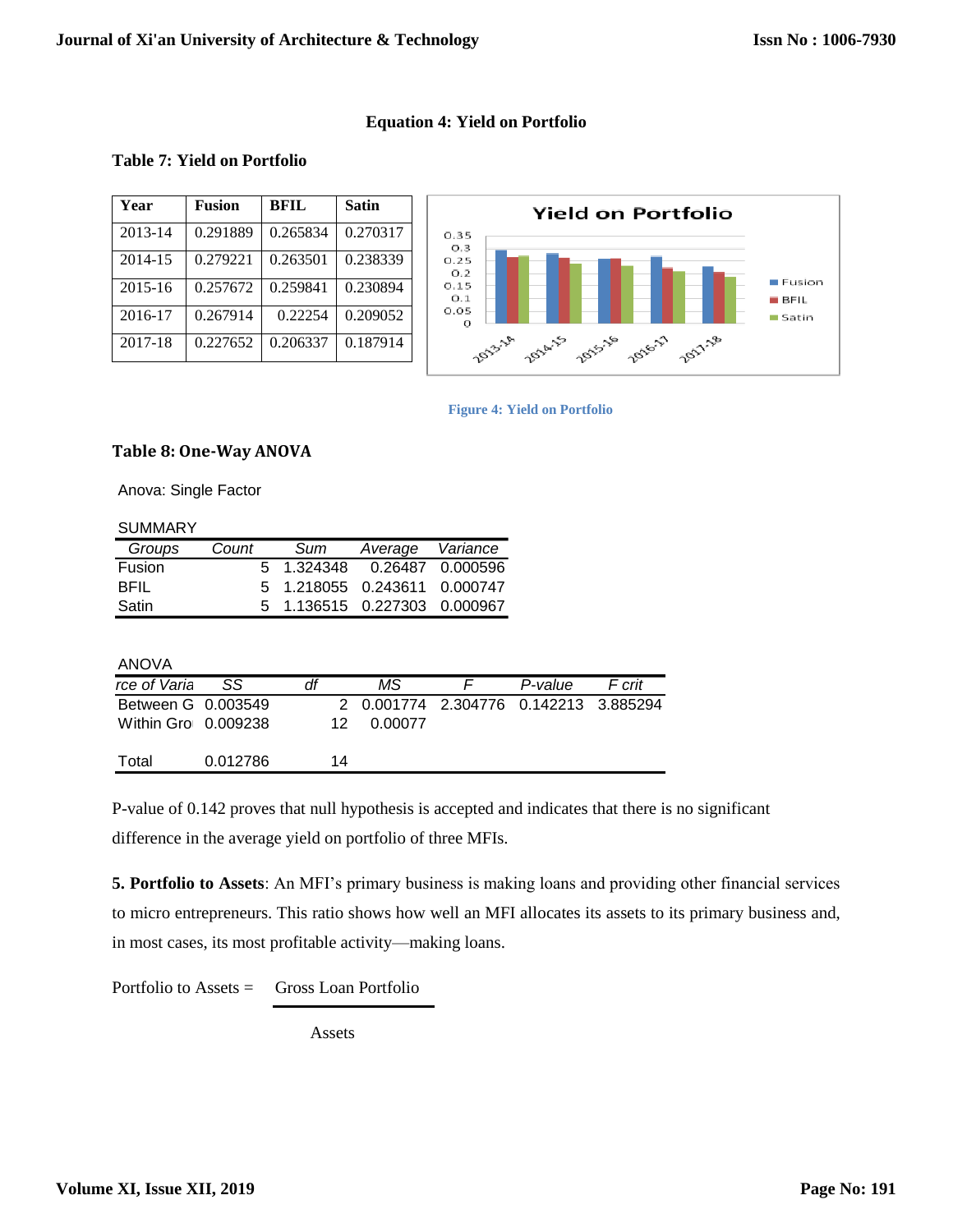## **Equation 5: Portfolio to Assets**

## **Table 9: Portfolio to Assets**

| Year        | <b>Fusion</b> | <b>BFIL</b> | <b>Satin</b> |
|-------------|---------------|-------------|--------------|
| 2013-14     | 0.171736      | 0.689034    | 0.7034       |
| 2014-15     | 0.281818      | 0.622326    | 0.728337     |
| $2015 - 16$ | 0.207574      | 0.695661    | 0.688595     |
| 2016-17     | 0.505267      | 0.688832    | 0.757098     |
| 2017-18     | 0.448826      | 0.7683      | 0.870101     |



#### **Figure 5: Portfolio to Assets**

# **Table 10: One-Way ANOVA**

Anova: Single Factor

#### SUMMARY

| Groups                | Count    | Sum           | Average  | Variance |           |          |
|-----------------------|----------|---------------|----------|----------|-----------|----------|
| Fusion                | 5        | 1.61522       | 0.323044 | 0.021738 |           |          |
| <b>BFIL</b>           | 5.       | 3.464154      | 0.692831 | 0.002676 |           |          |
| Satin                 | 5.       | 3.747531      | 0.749506 | 0.005221 |           |          |
| <b>ANOVA</b>          |          |               |          |          |           |          |
| Source of             |          |               |          |          |           |          |
| Variation             | SS       | Df            | MS       | F        | $P-value$ | F crit   |
| <b>Between Groups</b> | 0.536374 | $\mathcal{L}$ | 0.268187 | 27.14829 | 3.52E-05  | 3.885294 |
| Within Groups         | 0.118543 | 12            | 0.009879 |          |           |          |
|                       |          |               |          |          |           |          |
| Total                 | 0.654917 | 14            |          |          |           |          |

P-value is very high and therefore, it can be stated there is statistically no difference in the portfolio to assets ratio of three MFIs.